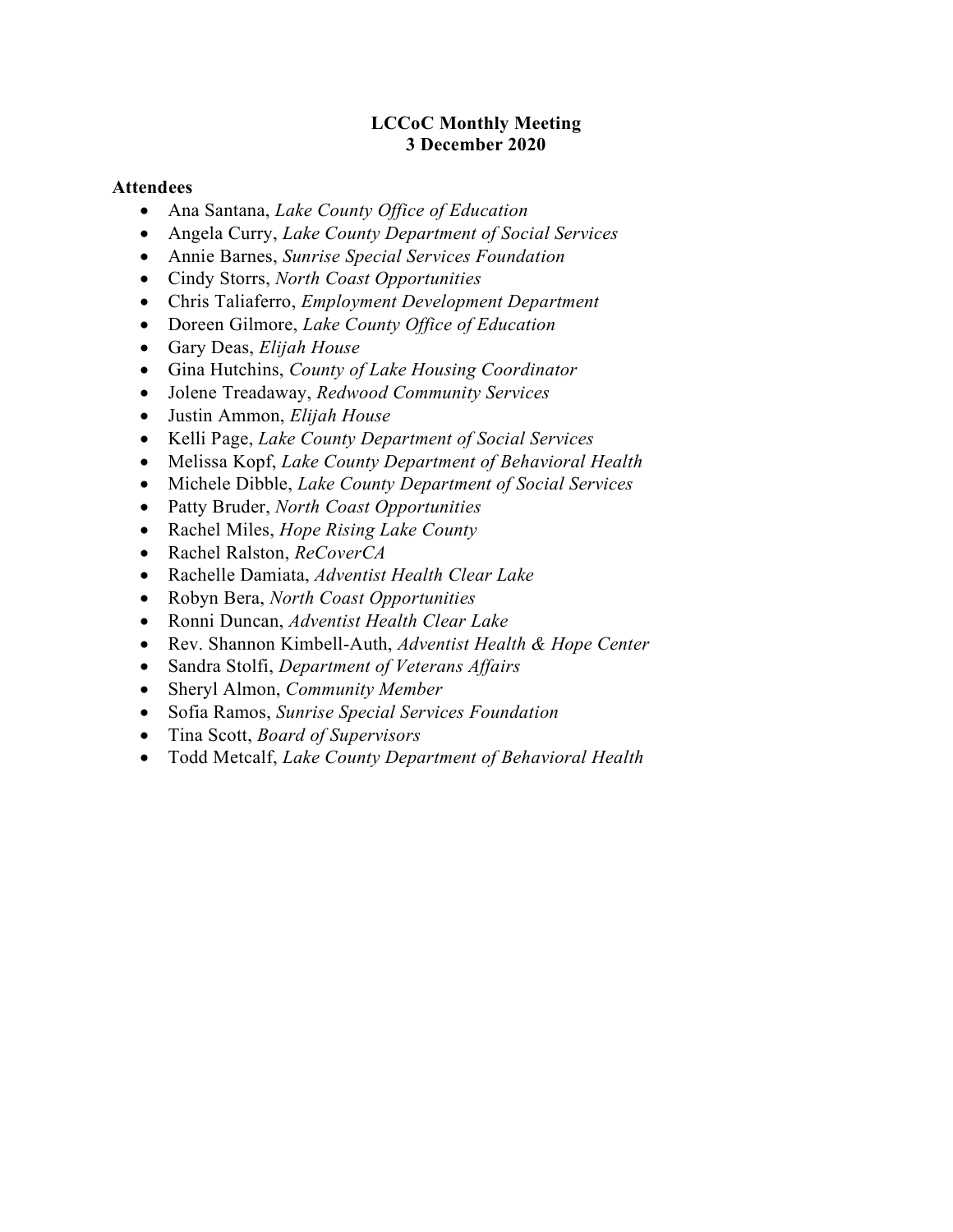## Call to Order – 3:00 P.M.

#### New Membership

#### Elijah House

- John Mitchell, Director, has prepared a presentation regarding Elijah House and makes their case to join the Lake County Continuum of Care
	- o Incorporated in 2016, specializing in helping people overcome barriers through substance use and mental health treatment, as well as housing and employment development programs
	- o Main area is residential treatment, as well as MAT and co-occurring disorder treatment, for about 90 days
	- o Several alcohol and drug-free housing facilities with 24/7 managers and audio/video surveillance, as well as offering services off-site
	- o Provide outpatient treatment with facilities in Orrville, Butte County, as well as 6 other sites in Sacramento and Bay areas
	- o Work with justice-involved populations
	- o Back-to-Work program is partnership through Butte County Office of Education and Cal Trans, receiving hands-on training as well as services
	- o Through partnerships, offer a variety of training to help them further their careers, as well as educational opportunities
	- o All clients privy to wrap-around services and counseling, as well as job placement assistance through partners and with help of a full-time staff member
	- o In Lake County, has been running the COVID-19 shelter using grant opportunities; many of the staff including Gary and Justin have been working with Hope Harbor and doing this work for a long time
	- o Through this, have been providing case management to all individuals staying there, as well as employment development opportunities
	- o Partners include Sutter Health, Adventist Health, Worldwide Healing Hands, Jesus Center, Sierra Health and Wellness Centers, Recovery Happens Counseling Services, and New Start Recovery solutions
	- o Goal is not to provide services that are already provided, but to fill in gaps; see potential in SUD and MH treatment, rapid rehousing and permanent supportive housing, detox and MAT services, community service, housing navigation, and establishment of a long-term emergency center
	- o Utilize a whole-person model and try to meet each individual's totality of needs
	- o John currently very involved in the Butte County CoC and have a lot of experience, know that the Lake County CoC is relatively new but is hopeful to provide support and see where they might fit

### Sunrise Special Services Foundation

- Annie Barnes, cofounder, has prepared a presentation regarding Elijah House and makes their case to join the Lake County Continuum of Care
	- o Sunrise is a grassroots organization founded on February 14, 2000
	- o Mission is to improve the quality of life for those with special needs including the elderly, minority populations, and challenged rural areas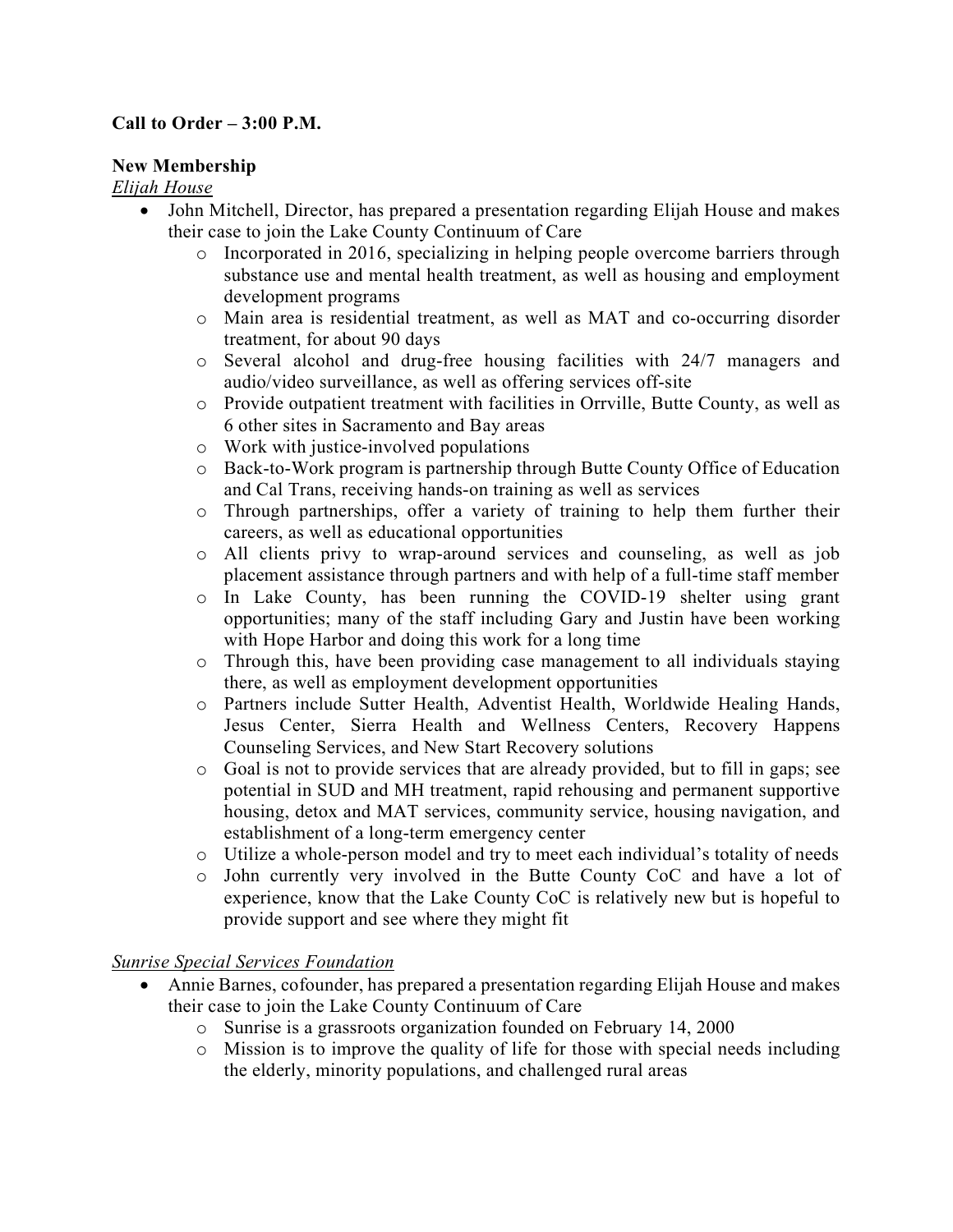- o History goes back to Annie's mother in 1965 when they were in San Francisco and with the initiation of the International Hotel saga, advocating to save a building that housed many elderly Asian citizens
- o After moving into Lake County and becoming a formal nonprofit with a board, began providing services
	- Housing Stability
	- Bridging Victim Services
	- **Capacity Building** 
		- RU Hunger Project with Yvonne Cox the Snake Lady
	- Reachout
- o Begin Housing Stability in 2009; Catholic Charities received a rapid rehousing grant and SSSF was a sub-grantee
	- Many people impacted by this and who were provided housing now work in housing themselves
- o Homeless Mobile Outreach LC COC/CESH Grant
	- The services that Housing Outreach provides (working with RCS and NCO):
		- Homeless intake/assessment (three areas Lucerne, Lakeport, Clearlake)
		- Links towards health, social services, housing, and resources
		- Case management towards permanent housing stability
		- Matching the tenants' needs to prospective property
		- Tenant has at least 2 property options
		- A monthly check-in and rent collection
		- Attending to special housing needs
- o Bridging Victim Services
	- SSSF, through the Scotts Valley Band of Pomo Indians, began the "Pathways" program for crime victims and is working to bridge Tribal services, Tribal members, County governments, and local service providers for the common goal of providing adequate and culturally competent services to Native American victims of crime
	- Working with tribal communities and Lake County Victim Services, there is now a component under victim compensation that recognizes culturally needs of Native individuals, including specialized counseling, burial, and other services
- o Reach Out
	- The REACH OUT mission is federally-funded and provides advocacy, social services, referrals, and referrals to health care providers for underserved families with chronic disease
	- The intent of this Promotoras Model project is to teach positive lifestyle habits to teach positive lifestyle habits to families and children to help prevent obesity and complications of Type II diabetes
	- During three-year grant period, worked with different communities such as Latinx, Black, tribal, and elderly to serve individuals with diabetes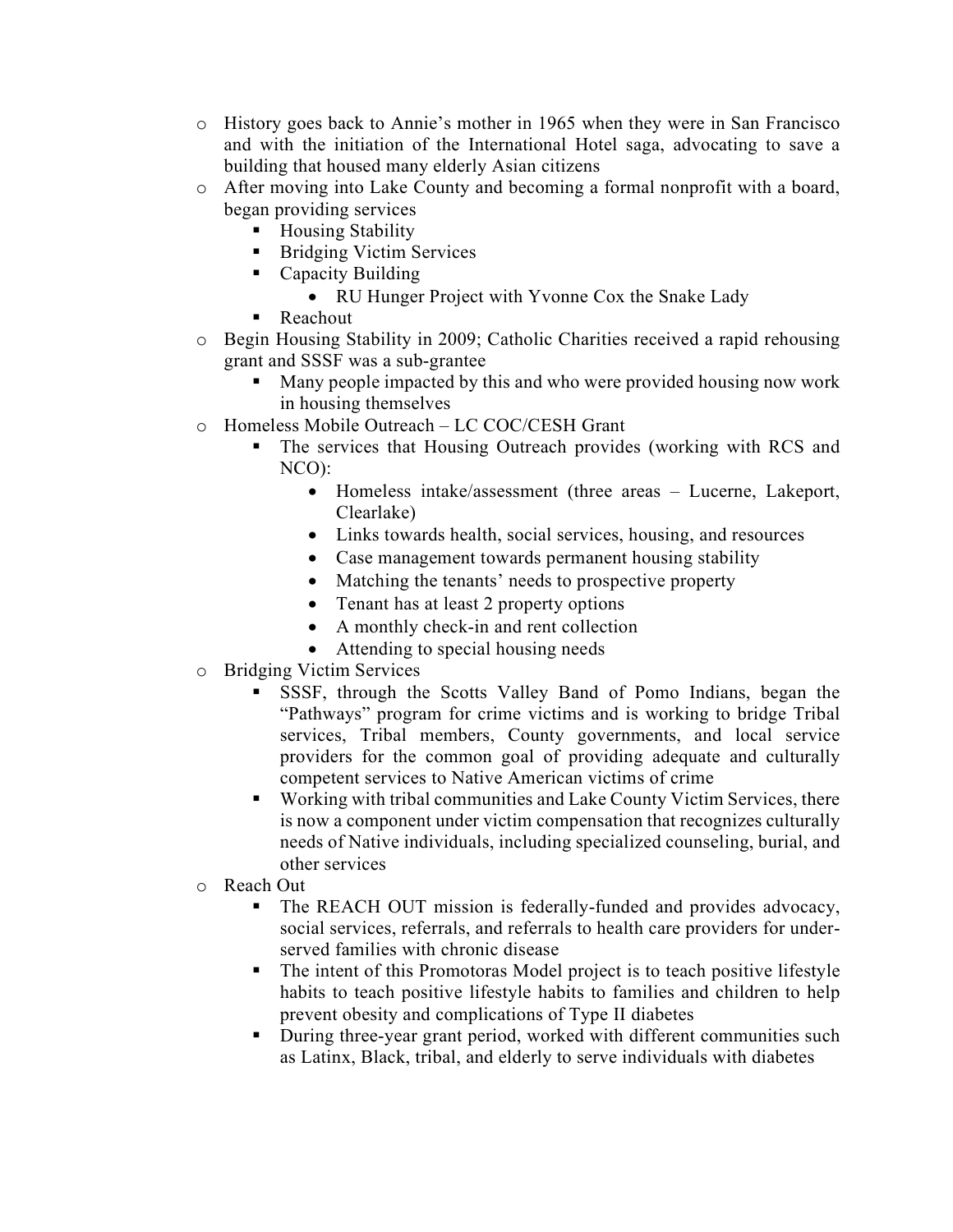- In the past, has hosted ASA-certified softball tournaments in the tricounty; has been taken over by tribal health and schools and programming has become integrated into community
- o Partnerships
	- SSSF partners with schools, health clinics, churches, and community organizations and leaders
	- Praises of Zion and other churches have been integral to REACH OUT
	- Has not had funding for these programs for 17 years, but some classes are still being taught and moved online
	- Seeking to grow; received national recognition as Best Practice Promotoras Model and since has been replicated in three rural sites in Florida, New York, and Arizona
	- Have recently been working in collaboration with EPIC: North Coast Opportunities & LISTOS California to provide bagged lunches with Yvonne Cox
	- Funding has recently started again and added Sofia Ramos to team, website will be under development

### **Motions**

November Meeting Minutes

Cindy has requested that her November report be incorporated into the meeting minutes

### New Membership

- Elijah House
	- o Scott Abbott / Todd Metcalf
		- **v** Yes
	- o Rachelle Damiata
		- Yes
	- o Ronni Duncan
		- Yes
	- o Delores Farrell
		- **Absent**
	- o Deanna Fernweh
		- **Absent**
	- o Doreen Gilmore / Ana Santana
		- Yes
	- o Kim Guerra
		- Absent
	- o Kelli Page / Melinda Lahr
		- Yes
	- o Tina Scott
		- Yes
	- o Sandra Stolfi
		- $Y$ es
	- o Cindy Storrs
		- Yes
	- o Chris Taliaferro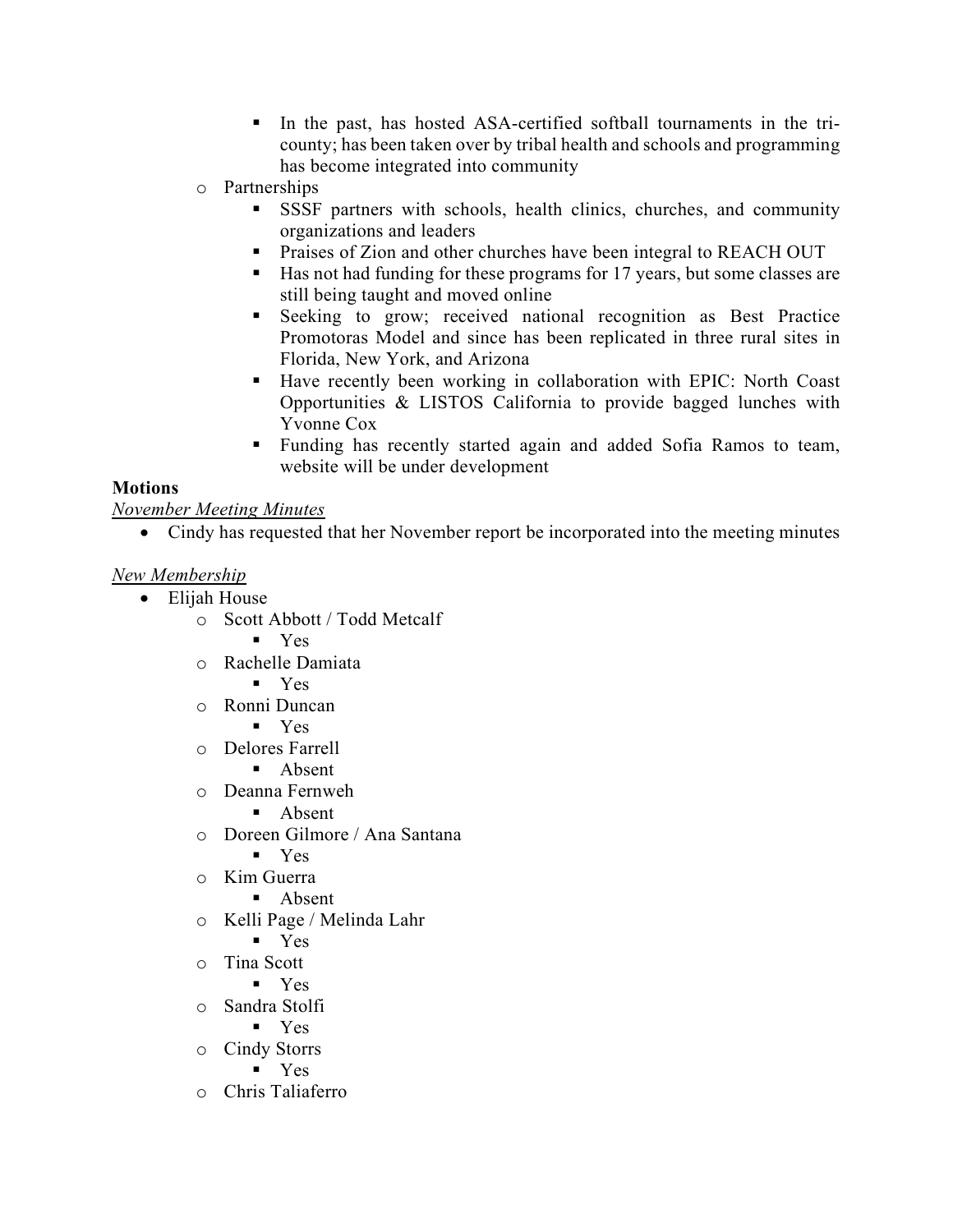Yes

- Sunrise Special Services Foundation (SSSF)
	- o Scott Abbott
		- Yes
	- o Rachelle Damiata
		- Yes
	- o Ronni Duncan
		- Yes
	- o Deanna Fernweh
		- Absent
	- o Doreen Gilmore / Ana Santana
		- Unclear
	- o Kim Guerra
		- **Absent**
	- o Kelli Page / Melinda Lahr
		- Yes
	- o Tina Scott
		- Yes
	- o Sandra Stolfi
		- **v** Yes
	- o Cindy Storrs
		- **v** Yes
	- o Chris Taliaferro

### New Member Applications

- Joyce Adams
	- o Not present, will push to January meeting

# CoC Committee Updates

### Cindy Storrs, HMIS and Coordinated Entry

- Committee did not meet, but still conducted business
	- o "HMIS/CES December 2020 Report to the LCCoC
		- HMIS: We have 25 licenses with our Apricot HMIS System. The HMIS Committee is working to update this list and the process by which user licenses are issued. We are very close to the allotted 25. Requests for an HMIS license are directed to the HMIS Committee Chair and the process for issuing a license is determined by the HMIS Committee (To Do: determine the criteria for granting an HMIS license.) Consultant Teddie Pierce and BH Analyst Melissa Kopf are working to enroll and train new license holders. HEAP Data reports are due December 15<sup>th</sup> and that is the current focus of their work.
		- CES working group: The 6-month trial of the CES is ready to launch. NCO will manage this process for the first six months. Agencies who need to have their participants enrolled in the CES for grant satisfying purposes should contact  $\frac{c \times c \times c}{c \times d}$  contact cstorrs (*a*) nocess includes an appropriate VISPDAT and an additional assessment set of questions. The score of both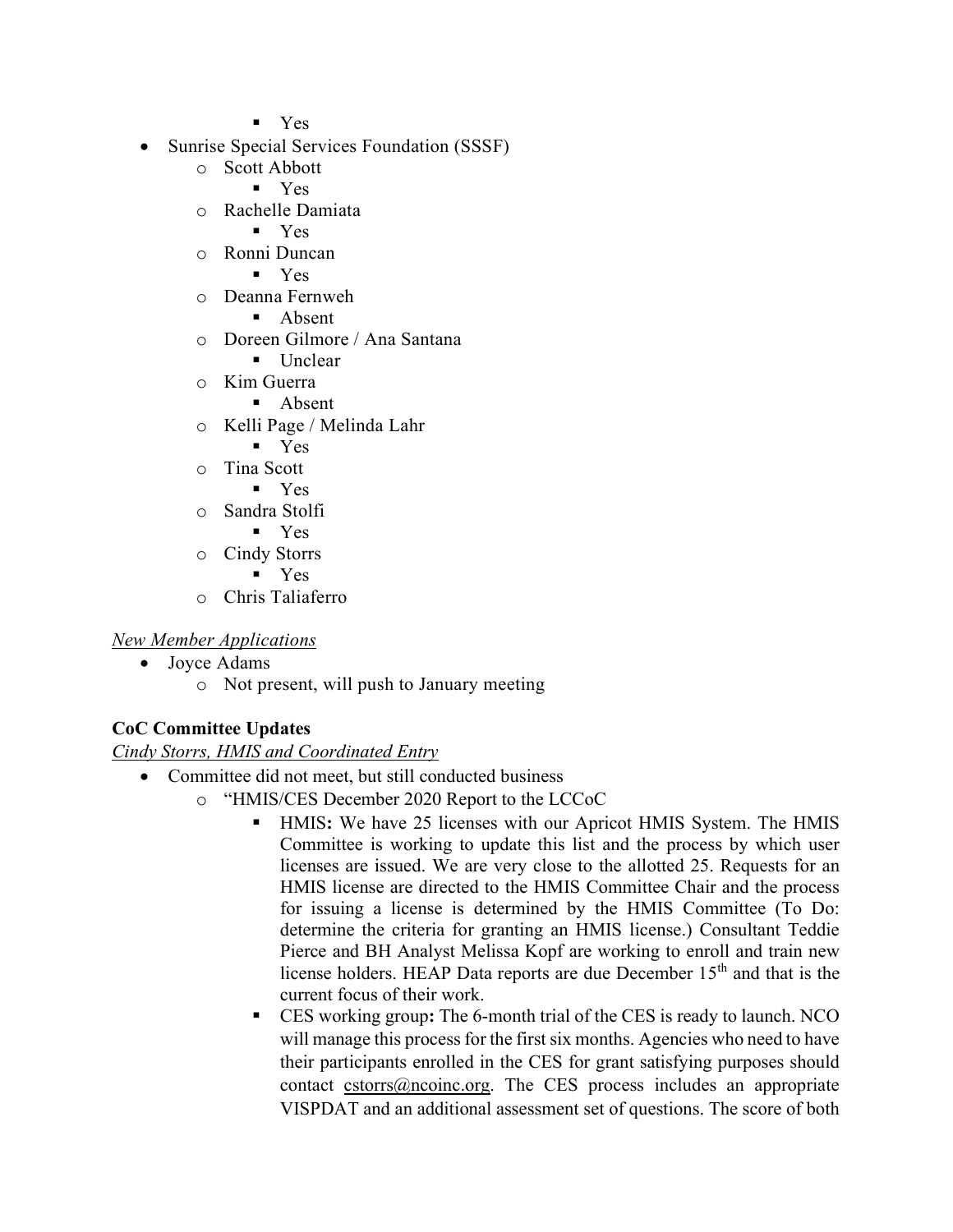of these are added together and they generate the client's position on the By Name list.

- If you are interested in seeing what the HMIS Committee is about, please join us for our meetings, scheduled for the 2<sup>nd</sup> Monday at 1:30, beginning January 11, 2021."
- Shannon asked how she can access list of clients to look at to assess for services; Cindy has stated that NCO staff is doing the VISPDAT, adding to the by-name list
	- o It is currently a big hole in the process regarding the best way to do this, will troubleshoot next week with Cindy, John, and Shannon
	- o Do not currently know if the list will currently be opened up to all agencies, depends on whether or not CoC can hire a coordinator

# Doreen Gilmore, Strategic Planning

- Committee is meeting at third Wednesday (December  $13<sup>th</sup>$  at  $3:00$ ) to review governance charter and by-law document, and will be presenting the finalized version next month
- To strategic plan, has added much more information with regards to tribes, will also reportout in January

# Rev. Shannon Kimbell-Auth, PIT Count and Interfaith Committee

- Has shared site map for locations, although Carrie Manning has not confirmed all of the information, after which the official flyers will be distributed
- Recruiting and finalized several site leaders
- HUD has said that VA and a few other agencies can conduct PIT over several days, and identify all people they've identified over the course of the year who identify as homeless, and do a phone interview with them
- Shannon has also requested that she would be replaced as the Lower Lake site leader such that she could have freedom to float and help as-needed the day of the count
	- o Clearlake
		- La Voz: Edgar Onteveros, 707.994.4261
		- Senior Center: Ronni Duncan, 707.349.8346
		- VA Clinic: Will Van Sant
	- o Lower Lake
		- United Methodist Church:
	- o Middletown
		- United Methodist Church: Deanna Fernweh, 707.413.090, and Voris Brumfield, 707.295.7174
	- o Kelseyville
		- Senior Center: Ana Santana, 707.342.9696, and Gillian Parillo, 916.747.4140
	- o Lakeport
		- Harbor on Main: Kim Guerra, 707.272.0561
	- o Upper Lake
		- Community Center: Doreen Gilmore, 707.245.8242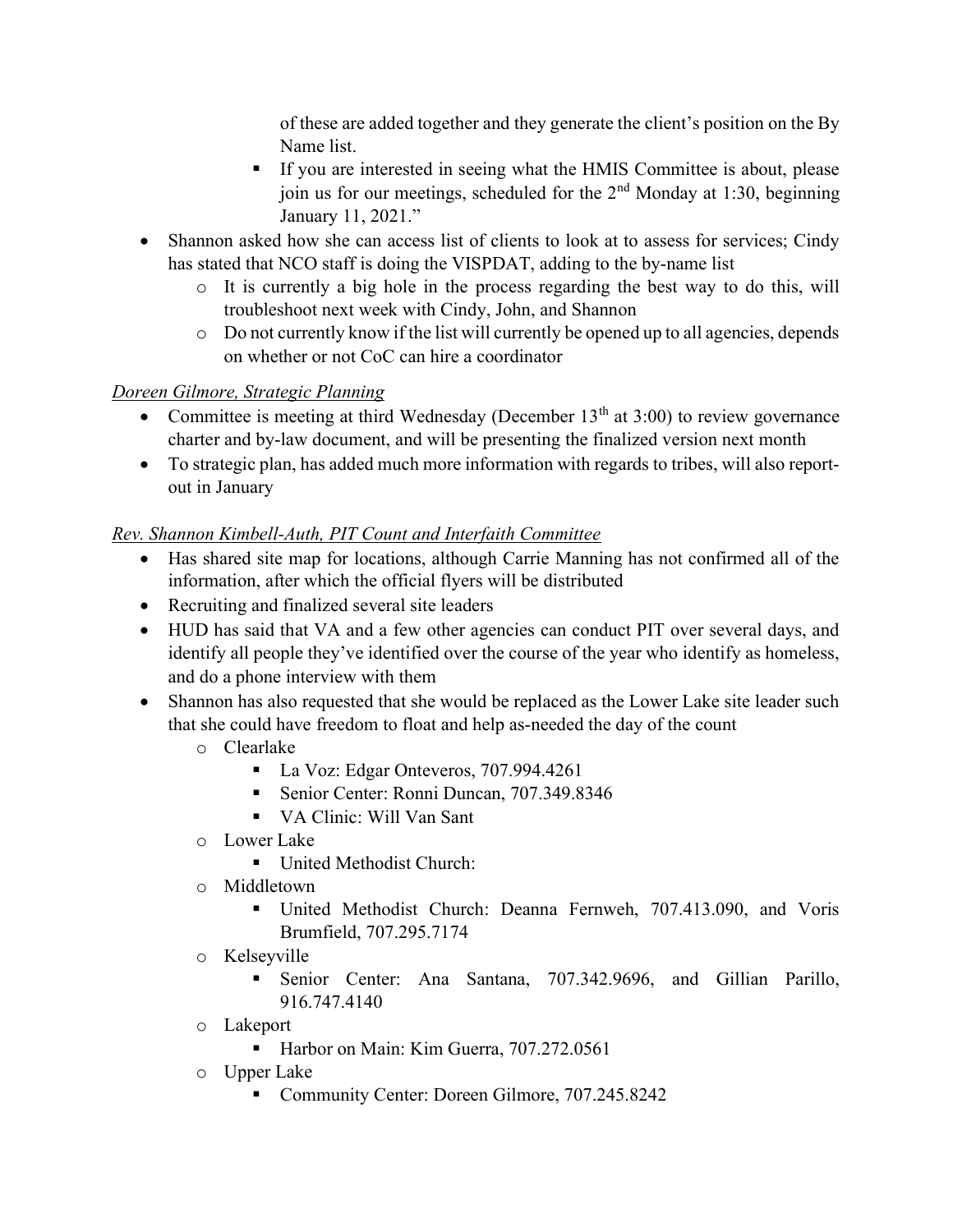- o Lucerne
	- Snake Lady's Restaurant: Annie Barnes, 707.472.7511, and Yvonne Cox, 707.349.5022
- o Clearlake Oaks
	- Big Oak Peer Center: Dave Ables, 707.295.7529
- Have also decided on a digital PIT count and is currently waiting on the County to approve the contract with SimTech
	- o Extra services they provide include disaster/wildfire response and the possibility to add other kinds of homeless counts into our system for the course of our year contract (e.g., if we decided to do a summer count, a youth count, incorporate all different definitions of homelessness, et cetera)
	- o Can still be done on tablets and phones if there is no wi-fi available; data will be saved on the device and then be uploaded when internet is reconnected
	- o Will get alerts if we are duplicating efforts and other real-time updates
	- o Once contract is signed, all of the site leaders and anybody on the PIT count planning committee, and any volunteers already committed to assisting, will receive training
		- Site leaders will then be able to train volunteers on the day of the count and/or hold virtual training
- HUD has also stated that PIT count can occur over 4 days as long as we are absolutely certain that we are asking about the same day and clarifying that we need to know where participants slept on January 27; this affects the VA, LCOE, and any other agencies that have pre-existing case management for individuals experiencing homelessness (e.g., Tina does not need to complete HIC count all at once but can compile data after 4 days)
- Received \$2500 grant from Hunger Task Force for meals at all sites and \$1000 donation from NCO for masks and other supplies for incentive bags
- PIT Count Committee now meeting every Wednesday at 8:00 A.M.
- Ana has been translating flyers into Spanish
- Interfaith Committee has not been meeting because shower trailer has been being operated by Adventist Health
- Also looking at having a Warming Center this year separate from the Hope Center and Elijah House
	- $\circ$  Will occur when it is (1) below freezing and (2) there is a severe weather alert
- Committee has been meeting every Saturday and Ministers' Association has created a condensed 2-hour training video on the Warming Center Facebook page that includes trauma-informed care, de-escalation training, and other components that are generally important
- Will need more volunteers if it is going to be operational
- Have \$2500 for staff and just received another commitment of \$6000 from Sutter Lakeside when it does come time to rent a staff or pay individuals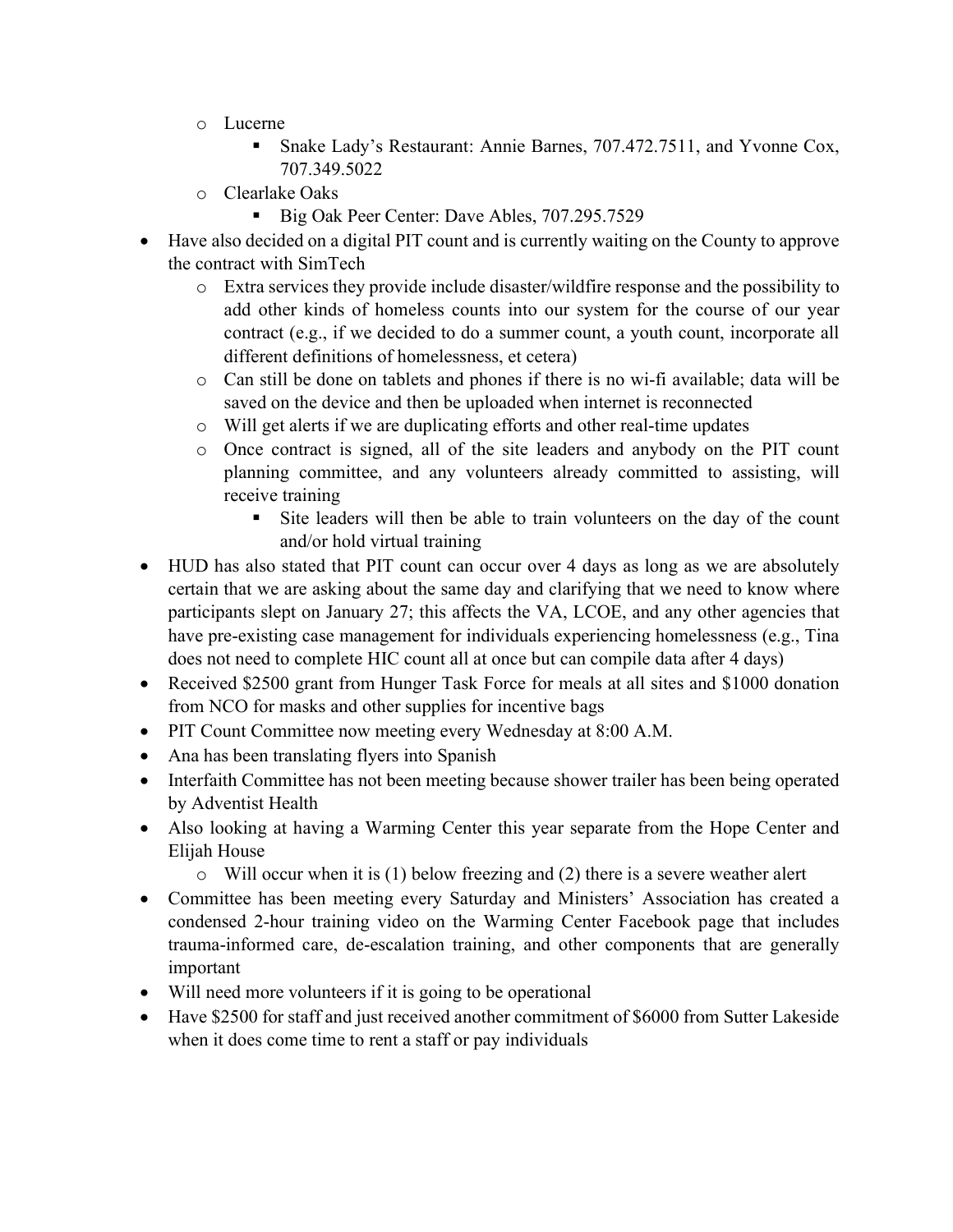# Rachel Ralston, ReCoverCA

- 2017 CDBG-DR program
	- o HUD provided \$162 million in CDBG-DR funds for recovery from the wildfire, debris flow, and mudslide events from Oct-Dec of 2017
	- o Very behind, working to launch in early January
	- o \$47 million specifically dedicated to Owner-Occupied Rehabilitation and Reconstruction Program (OOR)
- Owner-Occupied Rehabilitation and Reconstruction Program (OOR)
	- $\circ$  Grants up to \$150,000
	- o Homeowners who owned and lived in the damaged single-family or mobile home
	- o For unmet needs, a last resort of insurance, FEMA, lawsuit payout, and other resources are unable to fully cover the cost of rebuilding the home
	- o Households chosen based on income, severity of damage, and location
	- o HCD may apply for a HUD waiver if they cannot find enough eligible people, and they could apply for this waiver and get reimbursement
- Where is the funding spent?
	- o 80% of funds must be spent in locations HUD has identified as Most Impacted and Distressed (MID) Areas
	- o 70% of funds must be spent to benefit low- to moderate-income persons
		- Based on HUD limits (\$55,900 or less)
	- o Sulphur Fire destroyed about 2200 acres and 140 homes near the city of Clearlake
	- o Includes 95422 ZIP code, one of the MID areas



- . Who is eligible?
	- o Owner-occupied home at the time of the fires
	- o House still has outstanding repairs
	- o Located in an eligible county
	- o Owner eligible for federal benefits
	- o Current on property taxes, on approved payment plan, or exempt
	- o Correct permitting
	- o Owner must intend to continue to live there for two years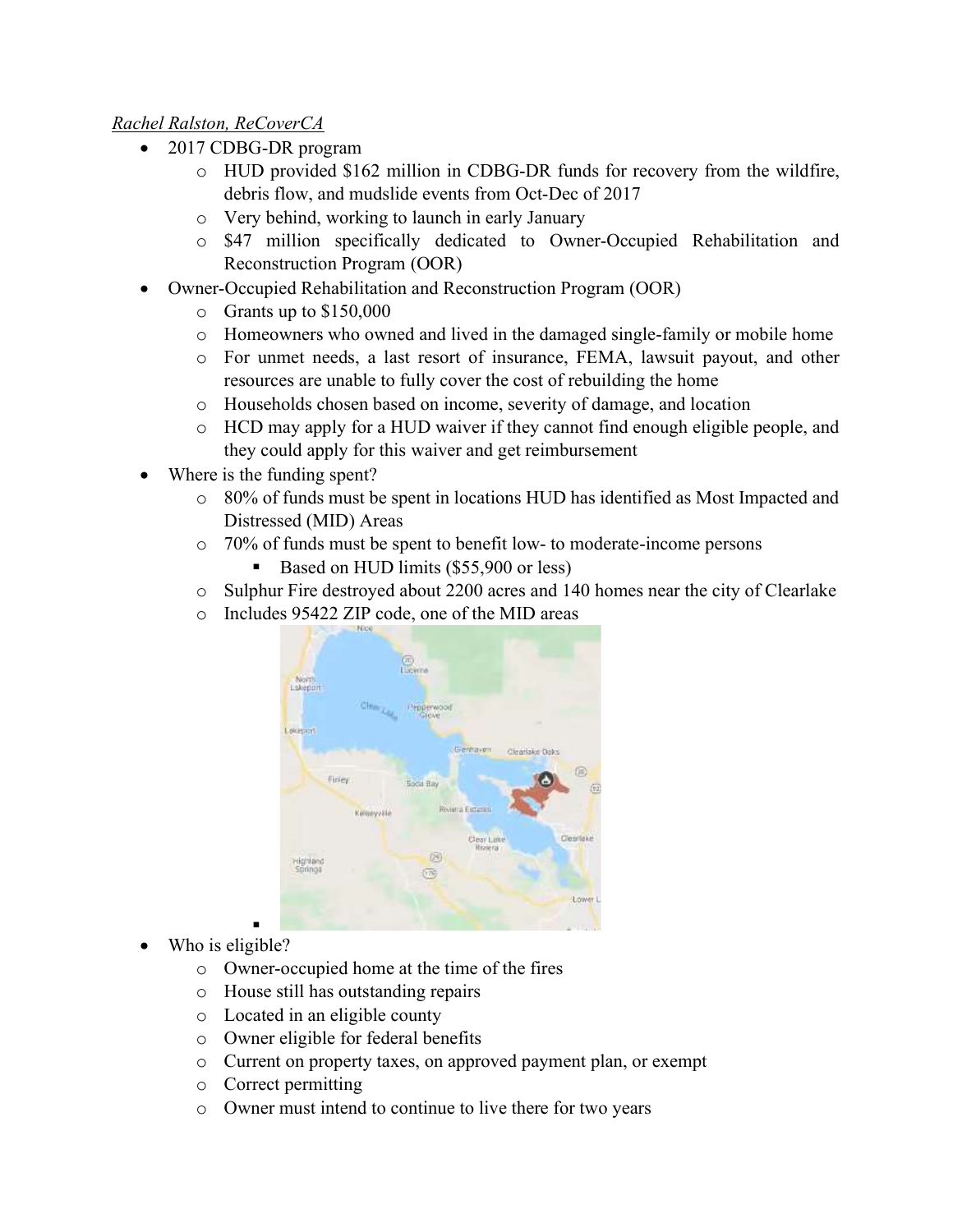- Eligible uses for funding
	- o Only rehabilitation and reconstruction
	- o Funding cannot be used for:
		- **Mortgage payoffs** 
			- **SBA** home/business loan payoffs
			- Funding for detached accessory dwelling units
			- Funding for portions of property designated as a rental unit
			- Funding for second homes
			- Compensation payments
- Program Construction Solutions

- o The program has two solutions for applicants:
	- Program-managed rehabilitation or reconstruction (complete oversight)
	- Homeowner-managed rehabilitation or reconstruction (still have to have scope of work approved and then funds are transferred to homeowner to pay the contractor they already have in place)
- o Applicants are tiered according to income, severity of damage, and location
- o Applicants will be assisted in order of priority, starting with Tier 1, until funding runs out





Applicant outreach and survey can be found at www.ReCoverCa.org